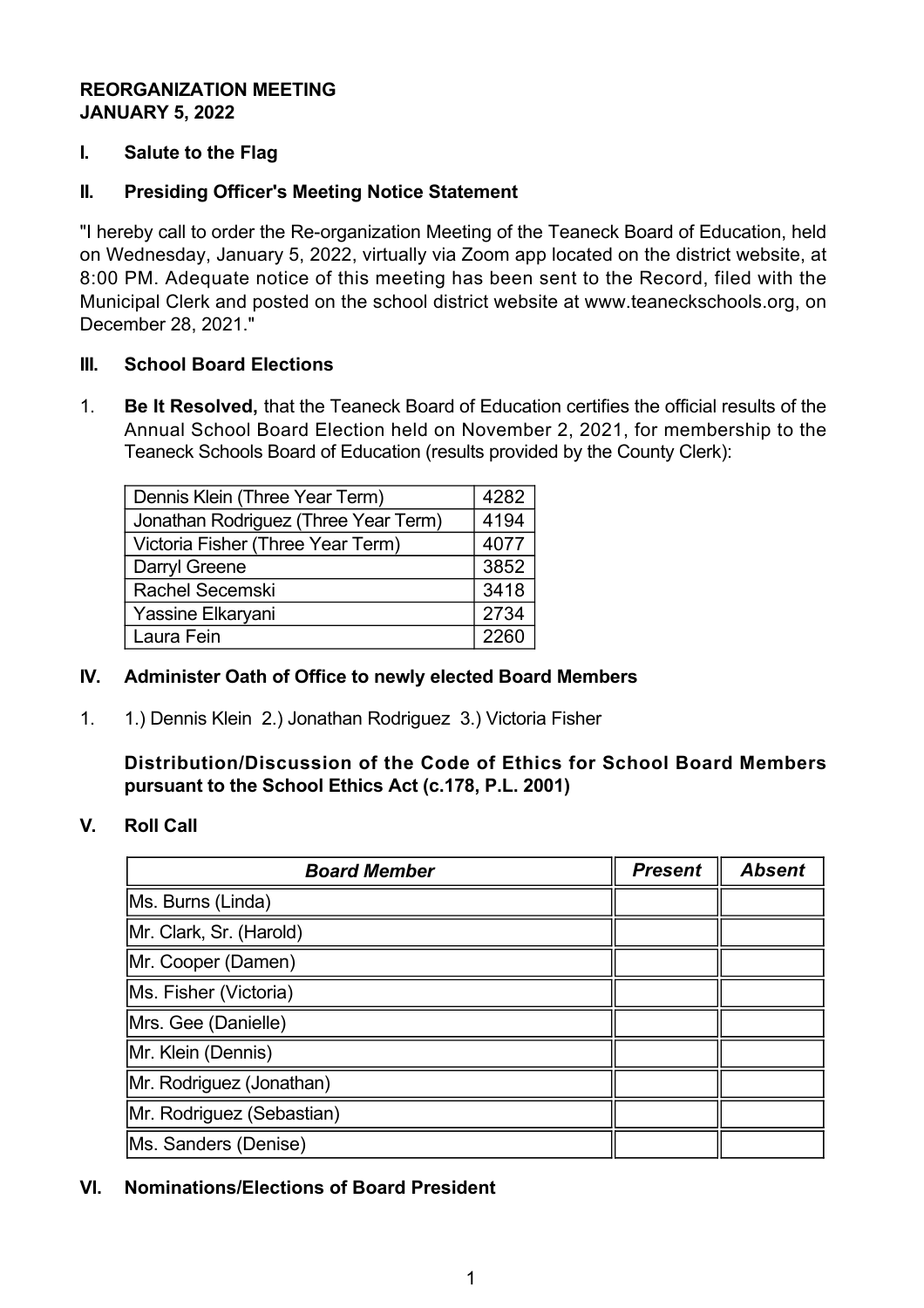1. The Board Secretary entertains nominations for the Office of President of the Teaneck Board of Education for the 2022 calendar year.

In the absence of further nominations, the Board Secretary closes nominations and calls the role for the election of President of the Board of Education for the 2022 calendar year.

| <b>Motion:</b>            | Second:    |           |                |               |
|---------------------------|------------|-----------|----------------|---------------|
| <b>Board Member</b>       | <b>Yes</b> | <b>No</b> | <b>Abstain</b> | <b>Absent</b> |
| Ms. Burns (Linda)         |            |           |                |               |
| Mr. Clark, Sr. (Harold)   |            |           |                |               |
| Mr. Cooper (Damen)        |            |           |                |               |
| Ms. Fisher (Victoria)     |            |           |                |               |
| Mrs. Gee (Danielle)       |            |           |                |               |
| Mr. Klein (Dennis)        |            |           |                |               |
| Mr. Rodriguez (Jonathan)  |            |           |                |               |
| Mr. Rodriguez (Sebastian) |            |           |                |               |
| Ms. Sanders (Denise)      |            |           |                |               |

## **VII. Nominations/Elections of Board Vice President**

1. The Board Secretary entertains nominations for the Office of Vice President of the Teaneck Board of Education for the 2022 calendar year.

In the absence of further nominations, the Board Secretary closes nominations and calls the role for the election of Vice President of the Teaneck Board of Education for the 2022 calendar year.

| <b>Motion:</b>            | Second:    |           |                |               |
|---------------------------|------------|-----------|----------------|---------------|
| <b>Board Member</b>       | <b>Yes</b> | <b>No</b> | <b>Abstain</b> | <b>Absent</b> |
| Ms. Burns (Linda)         |            |           |                |               |
| Mr. Clark, Sr. (Harold)   |            |           |                |               |
| Mr. Cooper (Damen)        |            |           |                |               |
| Ms. Fisher (Victoria)     |            |           |                |               |
| Mrs. Gee (Danielle)       |            |           |                |               |
| Mr. Klein (Dennis)        |            |           |                |               |
| Mr. Rodriguez (Jonathan)  |            |           |                |               |
| Mr. Rodriguez (Sebastian) |            |           |                |               |
| Ms. Sanders (Denise)      |            |           |                |               |

- **VIII. Reaffirmation of District Goals**
- **IX.** Public Comments (Agenda Items and Non-Agenda Items)
- **X. Agenda Items**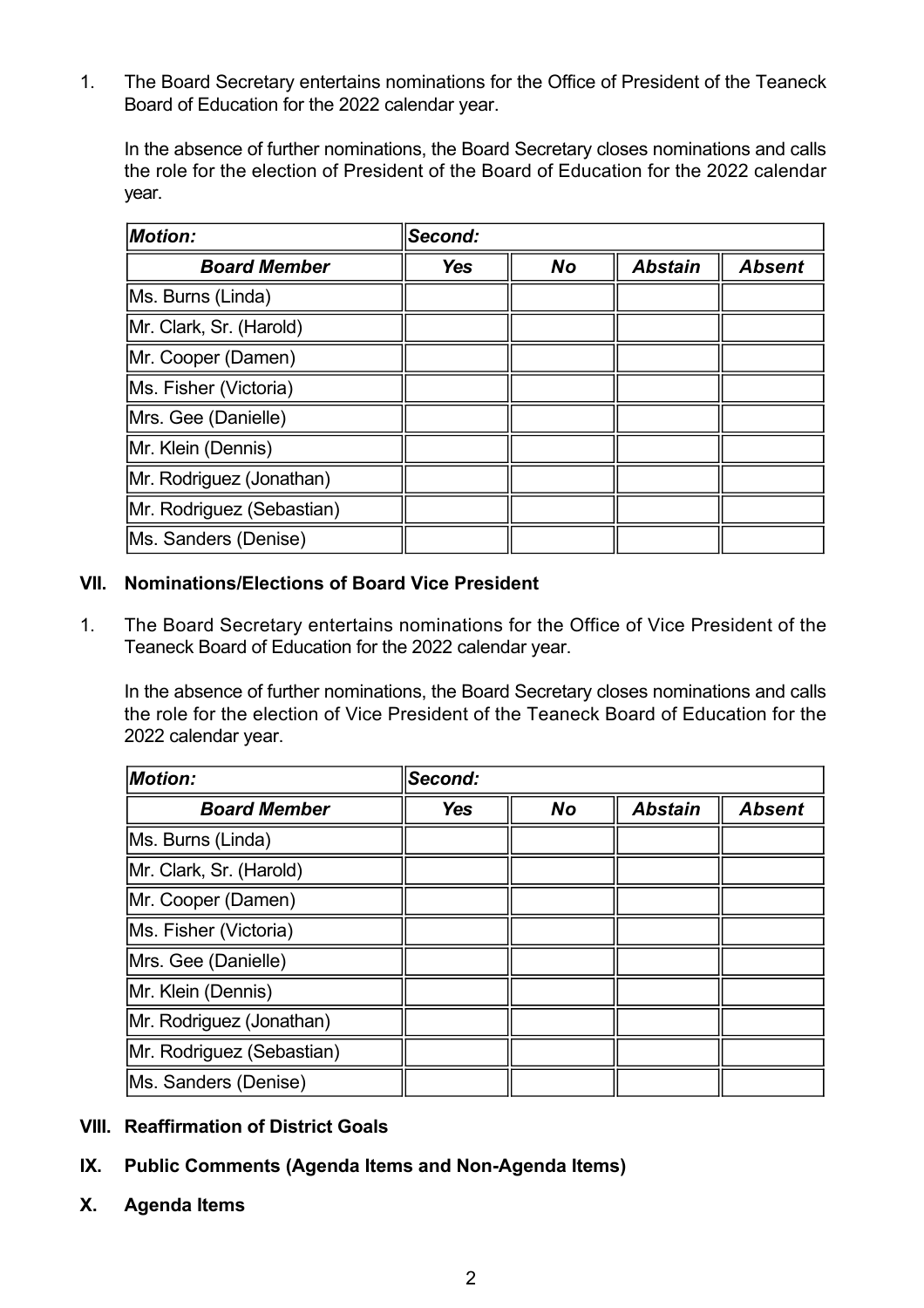- **XI. Executive Session (required)**
- **XII. Adjournment**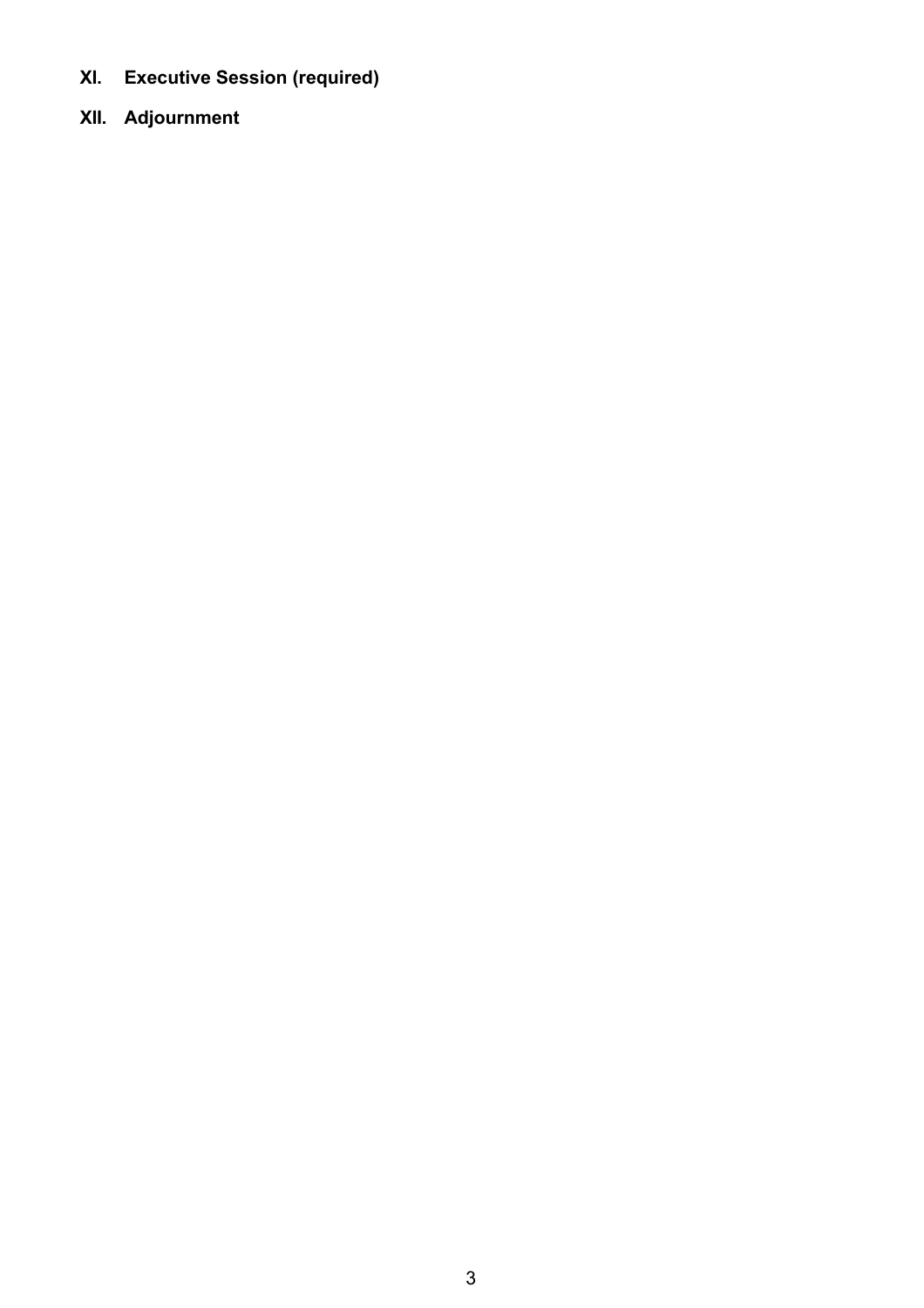**Mission: The Teaneck Public School District educates and empowers students by** providing a high-quality, rigorous educational experience which prepares students **for success within a diverse, global society.**

**Vision: The Teaneck Advantage: Educational Excellence for All**

**Board Goals**

**GOAL 1: Teachers and administrators in the Teaneck Public Schools will further elevate academic programs by creating varied learning pathways and by improving student supports.**

**GOAL 2: The Teaneck Public Schools will continue to improve facilities and technology in support of 21st Century learning opportunities.**

**GOAL 3: The Teaneck Public Schools will execute effective communications and solidify quality relationships with educational partners within and throughout the community.**

**GOAL 4: The Teaneck Public Schools will create equitable and inclusive learning opportunities for all students.**

**GOAL 5: The Teaneck Public Schools will ensure operational excellence in hiring, developing and retaining staff.**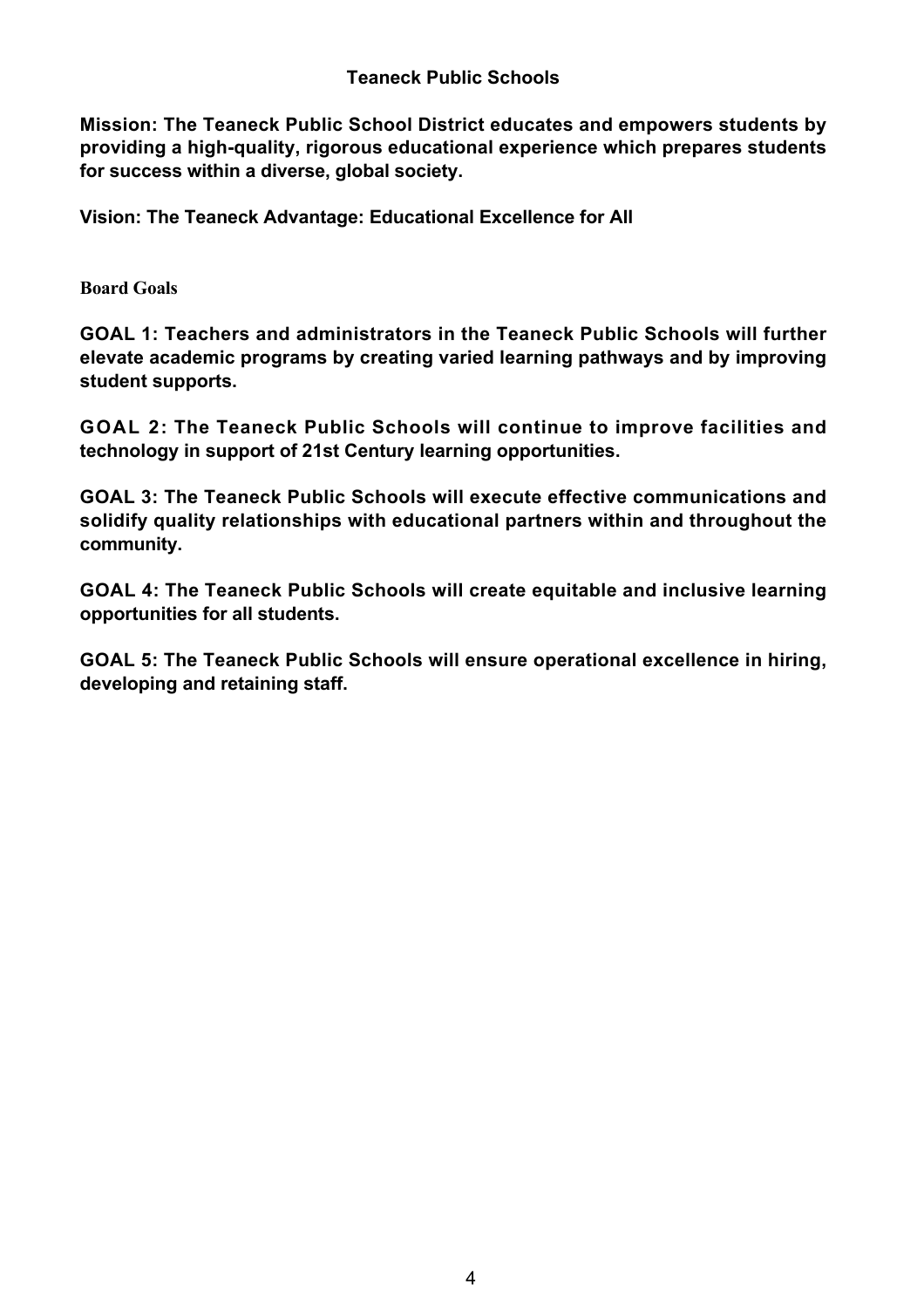# **REORGANIZATION RESOLUTIONS JANUARY 5, 2022**

Any Board member who takes exception to any of the following listed actions under the category of Reorganization Resolutions may so indicate now and a separate motion for each of the excepted actions will be entertained.

Be It Resolved, that the Teaneck Board of Education, upon the recommendation of the Superintendent of Schools, approves the following Reorganization Resolutions:

- 01. Approve 2022 Calendar of Board Meetings
- 02. Approve 2022 Work Sessions/Regular Meeting Agenda Formats
- 03. Approve 2022 Standing Committees
- 04. Reaffirm and re adopt NJSBA Code of Ethics
- 05. Appoint Qualified Purchasing Agent
- 06. Appoint Business Administrator to approve claims
- 07. Appoint Melissa Simmons as the Board Secretary and Steven Lewis as the Assistant Board Secretary
- 08. Appoint Title IX Coordinator
- 09. Appoint Affirmative Action Officers
- 10. Appoint ADA/504 Coordinator
- 11. Appoint Homeless Youth Program Coordinator for 2022 calendar year
- 12. Appoint Integrated Pest Management Officer, Asbestos Hazardous Emergency
- Response Act (AHERA) Officer, Indoor Air Quality Coordinator, Right to Know Officer,

Chemical Hygiene Officer, Blood Borne Pathogens Coordinator

- 13. Designate 2022 Official Newspaper
- 14. Appoint RFP General Counsel, Sp. Ed., Negotiations/Labor & Bond
- 15. Continue Legal Services not awarded through RFP
- 16. Appoint Engineering
- 17. Appoint Architect of Record
- 18. Appoint Public School Auditor
- 19. Appoint Phoenix Advisors
- 20. Appoint School Physicians
- 21. Appoint Treasurer of School monies
- 22. Appoint Substance Awareness Coordinator
- 23. Designate 2022 Bank Depositories
- 24. Appoint OMNI 403b & 457 plans
- 25. Designate Bank Signatories
- 26. Authorize investment of funds
- 27. Approve 2022 maximum travel expenses for 2022 calendar year
- 28. Appoint Fairview Insurance and Burton Agency as Brokers
- 29. Re adopt all TBOE ByLaws, Policies & Regulations for 2022 calendar year
- 30. Appoint Custodian of Records
- 31. Adopt Roberts Rule of Order
- 32. Appoint School Safety Specialists
- 33. Health, Disability & Dental Benefit Programs
- 34. State Employees Health Benefits waiver (SEHBP)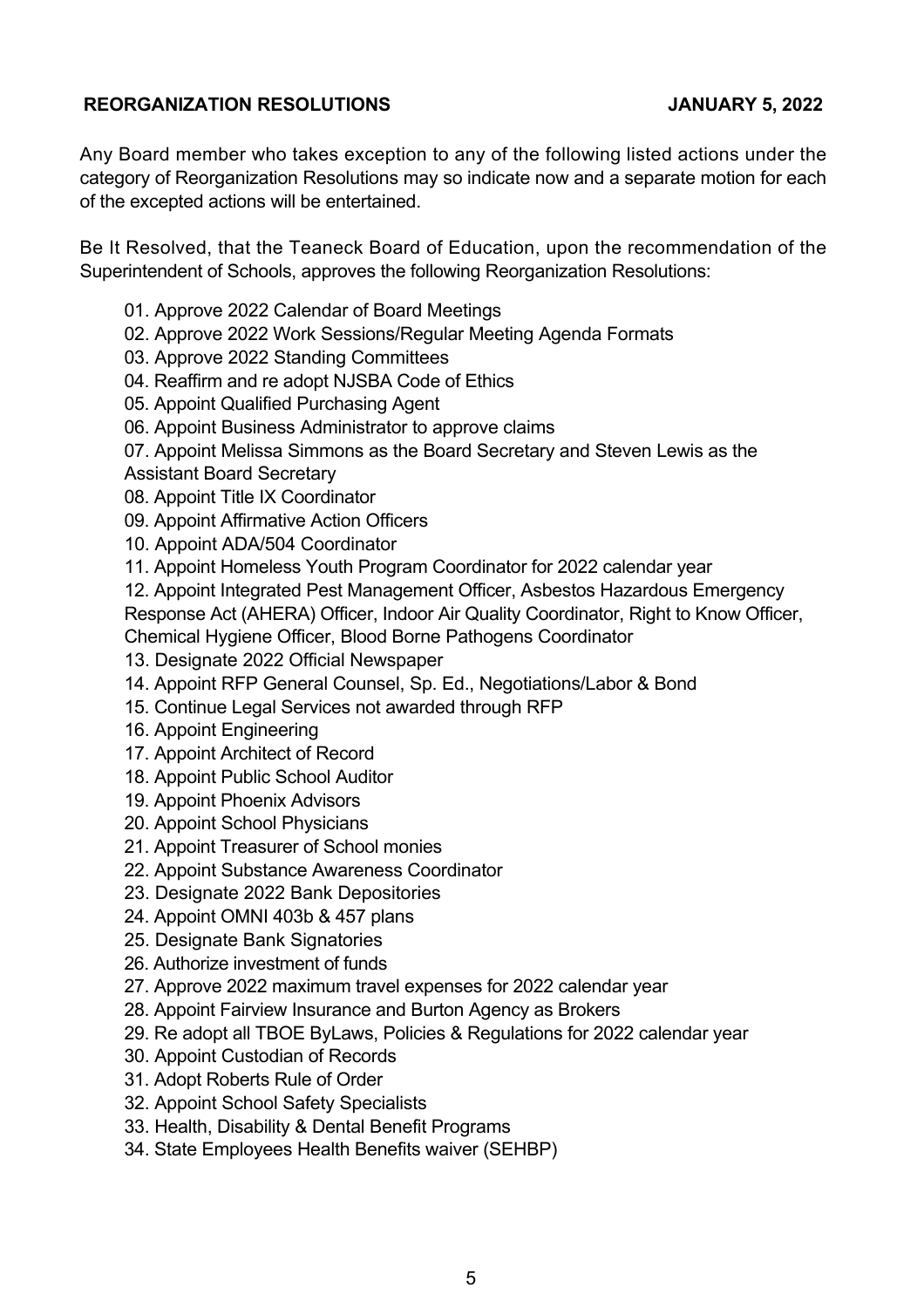1. **Be It Resolved,** that the Teaneck Board of Education designates the following meeting dates for the **Workshop Public Meetings**, **Regular Public Meetings and Special Public Meetings,** for calendar year 2022; all Workshop, Regular and Special Public Meetings to be held in-person and virtually until further notice, all meetings shall be held in accordance with the "Open Public Meetings Act" and formal action may be taken at any meeting. With proper notice under the Open Public Meetings Acts (OPMA) any meeting listed herein may be held virtually given the circumstances at the time and upon the discretion of the Board.

| <b>Meeting Date</b>     | <b>Meeting Type</b>                                       | <b>Location</b>                                                 |
|-------------------------|-----------------------------------------------------------|-----------------------------------------------------------------|
| January 19, 2022        | <b>Regular Public Meeting</b>                             | <b>Teaneck High School</b><br>100 Elizabeth Ave.<br>Teaneck, NJ |
| <b>January 26, 2022</b> | <b>Special Public Meeting/ Budget</b><br>Presentation     | <b>Teaneck High School</b><br>100 Elizabeth Ave.<br>Teaneck, NJ |
| February 9, 2022        | <b>Workshop Meeting</b>                                   | <b>Teaneck High School</b><br>100 Elizabeth Ave.<br>Teaneck, NJ |
| February 16, 2022       | Regular Public Meeting &<br><b>Budget Review</b>          | <b>Teaneck High School</b><br>100 Elizabeth Ave.<br>Teaneck, NJ |
| February 23, 2022       | <b>Special Budget Meeting</b>                             | <b>Teaneck High School</b><br>100 Elizabeth Ave.<br>Teaneck, NJ |
| March 9, 2022           | <b>Workshop Meeting</b>                                   | Teaneck High School<br>100 Elizabeth Ave.<br>Teaneck, NJ        |
| March 16, 2022          | <b>Regular Public Meeting</b>                             | <b>Teaneck High School</b><br>100 Elizabeth Ave.<br>Teaneck, NJ |
| April 6, 2022           | <b>Workshop Meeting</b>                                   | <b>Teaneck High School</b><br>100 Elizabeth Ave.<br>Teaneck, NJ |
| April 27, 2022          | Regular Public Meeting &<br><b>Budget Hearing Meeting</b> | <b>Teaneck High School</b><br>100 Elizabeth Ave.<br>Teaneck, NJ |
| May 11, 2022            | <b>Workshop Meeting</b>                                   | <b>Teaneck High School</b><br>100 Elizabeth Ave.<br>Teaneck, NJ |
| May 18, 2022            | <b>Regular Public Meeting</b>                             | <b>Teaneck High School</b><br>100 Elizabeth Ave.<br>Teaneck, NJ |
| June 8, 2022            | <b>Workshop Meeting</b>                                   | <b>Teaneck High School</b><br>100 Elizabeth Ave.<br>Teaneck, NJ |
| June 15, 2022           | <b>Regular Public Meeting</b>                             | <b>Teaneck High School</b><br>100 Elizabeth Ave.<br>Teaneck, NJ |
| August 24, 2022         | <b>Special Public Meeting</b>                             | <b>Teaneck High School</b><br>100 Elizabeth Ave.                |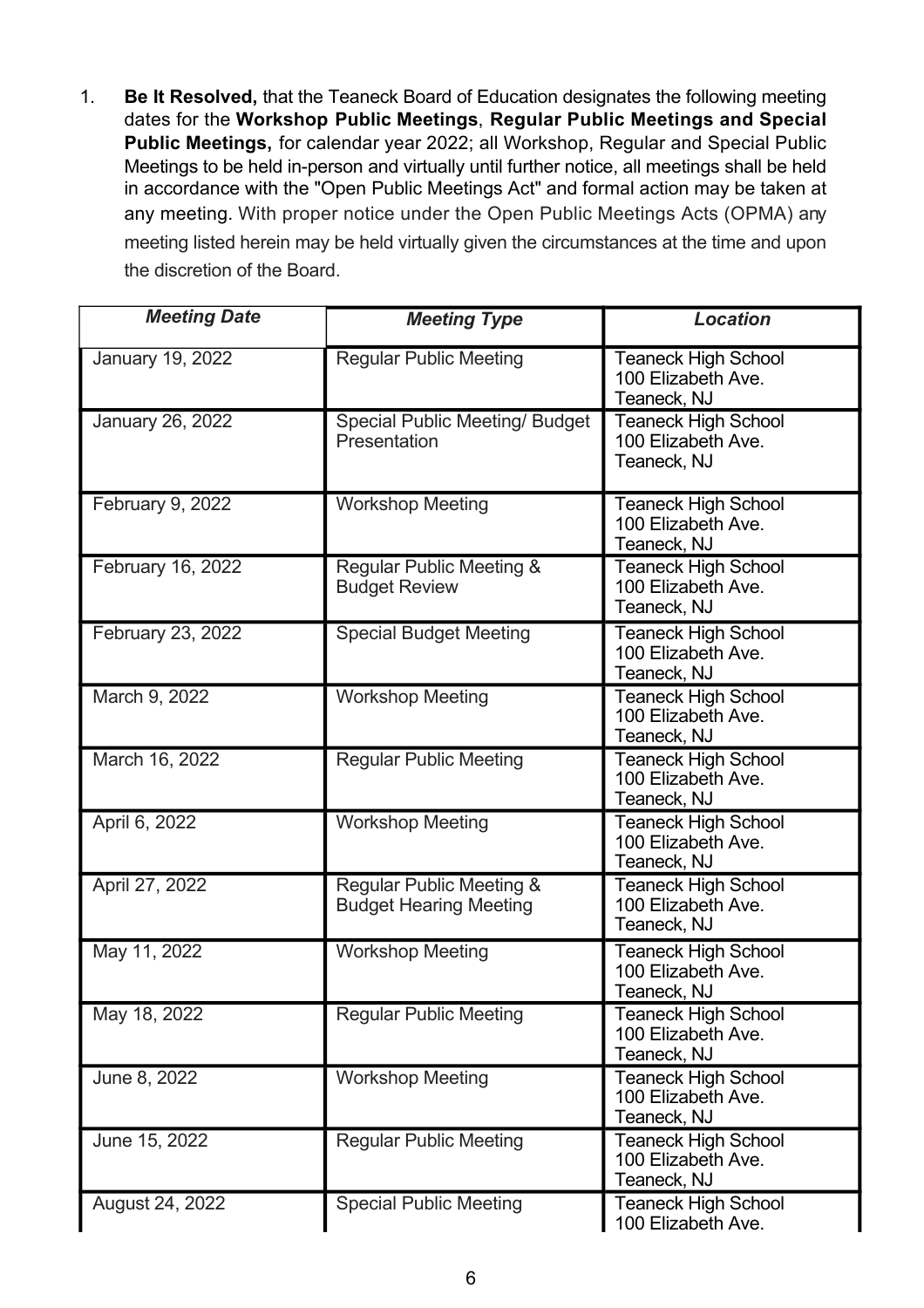|                    |                               | Teaneck, NJ                                                     |
|--------------------|-------------------------------|-----------------------------------------------------------------|
| September 7, 2022  | <b>Workshop Meeting</b>       | <b>Teaneck High School</b><br>100 Elizabeth Ave.<br>Teaneck, NJ |
| September 14, 2022 | <b>Regular Public Meeting</b> | <b>Teaneck High School</b><br>100 Elizabeth Ave.<br>Teaneck, NJ |
| October 12, 2022   | <b>Workshop Meeting</b>       | Teaneck High School<br>100 Elizabeth Ave.<br>Teaneck, NJ        |
| October 19, 2022   | <b>Regular Public Meeting</b> | <b>Teaneck High School</b><br>100 Elizabeth Ave.<br>Teaneck, NJ |
| November 9, 2022   | <b>Workshop Meeting</b>       | Teaneck High School<br>100 Elizabeth Ave.<br>Teaneck, NJ        |
| November 16, 2022  | <b>Regular Public Meeting</b> | Teaneck High School<br>100 Elizabeth Ave.<br>Teaneck, NJ        |
| December 7, 2022   | <b>Workshop Meeting</b>       | Teaneck High School<br>100 Elizabeth Ave.<br>Teaneck, NJ        |
| December 14, 2022  | <b>Regular Public Meeting</b> | <b>Teaneck High School</b><br>100 Elizabeth Ave.<br>Teaneck, NJ |
| January 4, 2023    | <b>Reorganization Meeting</b> | <b>Teaneck High School</b><br>100 Elizabeth Ave.<br>Teaneck, NJ |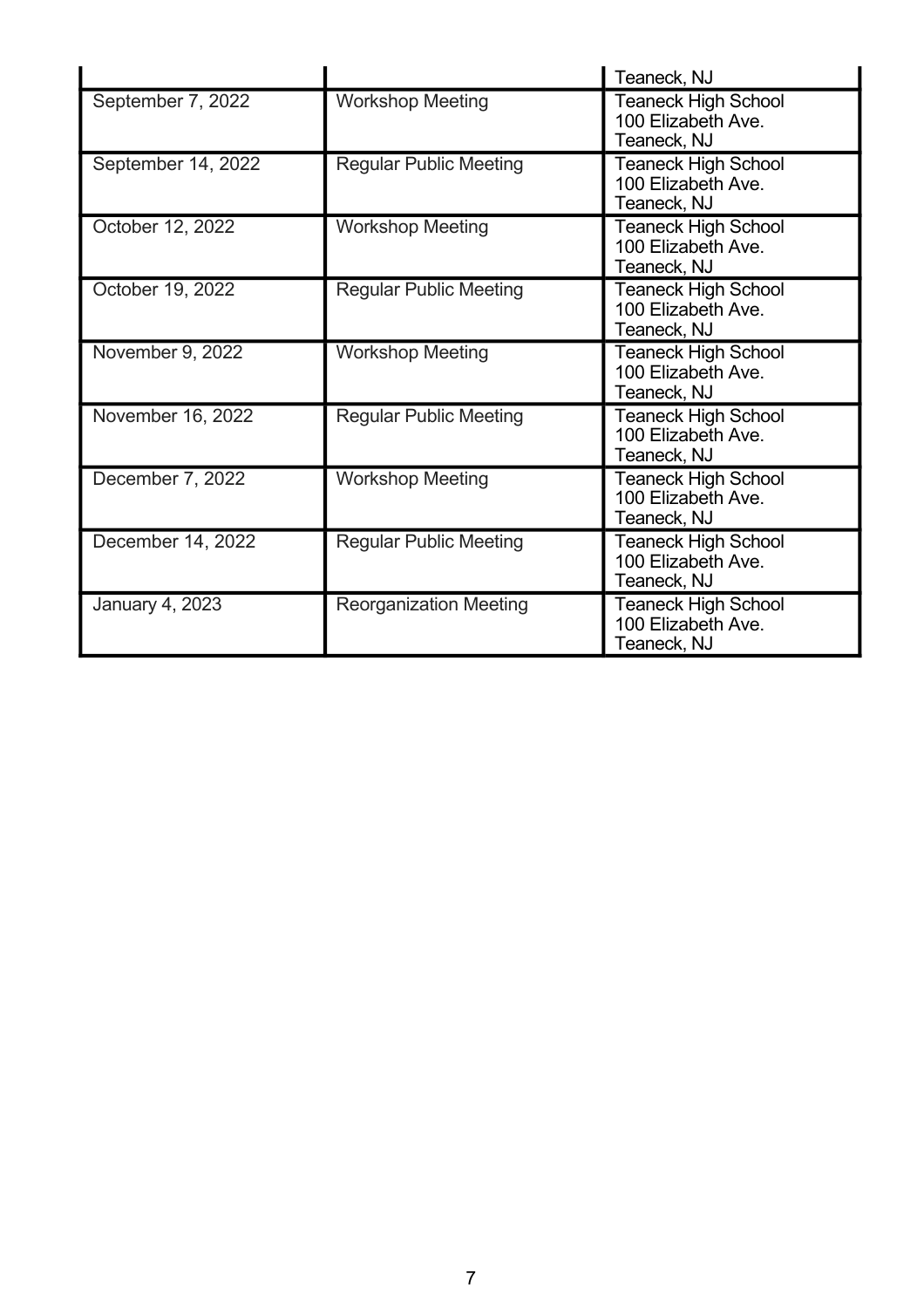2. **Be It Resolved,** that the Teaneck Board of Education establishes the following Agenda Format to be observed and the order of business conducted at the Workshop, Regular and Special Public Meetings of the Board of Education; and

**Be It Further Resolved**, that the Board President has sole discretion to change the Agenda Format and order of business in the best interest of the Board of Education.

# **WORKSHOP MEETING AGENDA**

- I. Salute to the Flag
- II. Presiding Officer's Meeting Statement Notice
- III. Roll Call
- IV. Reaffirmation of District Goals
- V. Superintendent's Report (if needed)
- VI. Board Presentations
- VII. Public Comments (Agenda & Non-Agenda)
- VIII. Board Committee Reports (as available)
- IX. Agenda Items
- X. Executive Session (as needed)
- XI. Adjournment

# **REGULAR MEETING AGENDA**

- I. Salute to the Flag
- II. Presiding Officer's Meeting Statement Notice
- III. Roll Call
- IV. Reaffirmation of District Goals
- V. Superintendent's Report (if needed)
- VI. Board Presentations
- VII. Public Comments (Agenda & Non-Agenda)
- VIII. Board Committee Reports (as available)
- IX. Agenda Items
- X. Executive Session (as needed)
- XI. Adjournment
- 3. **Be It Resolved**, that the Teaneck Board of Education approves the following Standing Committees, for the 2022 calendar year:
	- **1.** Community Relations
	- **2.**  Curriculum
	- **3.** Finance/Facilities
	- **4.** Negotiations
	- **5.**  Personnel
	- **6.**  Policy
	- **7.** Special Education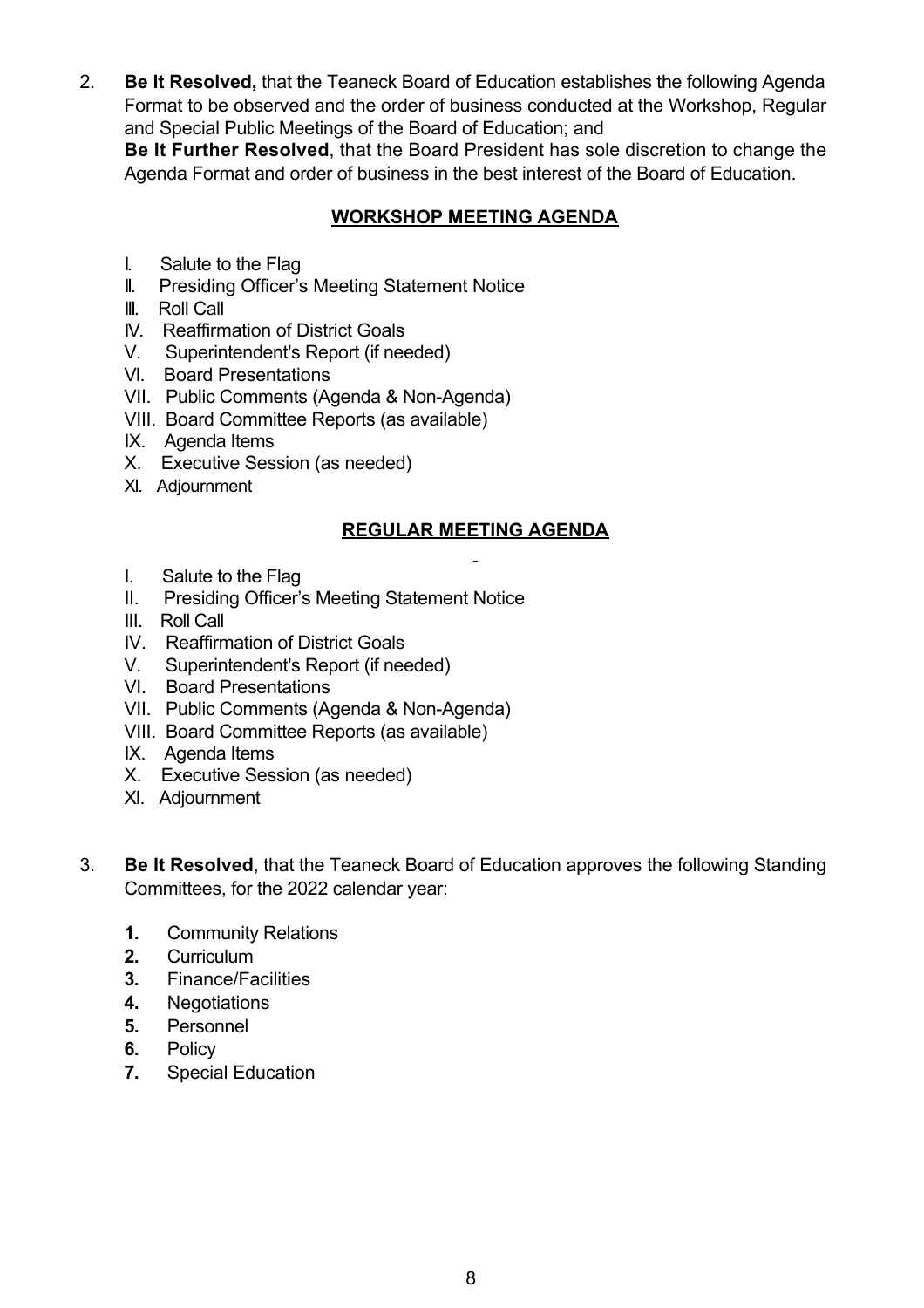4. **Be It Resolved**, that the Teaneck Board of Education, individually and as a group, reaffirms and re-adopts the School Board Member Code of Ethics contained in Board of Education Bylaw 0142, as follows:

# **NJSBA Code of Ethics**

The members of the Board of Education recognize that they hold authority not as individuals but as members of the Board. In order to make a clear public statement of its philosophy of service to the pupils of the district, the Board adopts as its own the School Board Member Code of Ethics promulgated by the New Jersey School Boards Association on May 10, 1975 and reproduced below:

1. I will uphold and enforce all laws, State Board rules and regulations, and court orders pertaining to schools. Desired changes should be brought about only through legal ethical procedures.

2. I will make decisions in terms of the educational welfare of children and will seek to develop and maintain public schools which meet the individual needs of all children regardless of their ability, race, creed, sex, or social standing.

3. I will confine my Board action to policy making, planning, and appraisal and I will help to frame policies and plans only after the Board has consulted those who will be affected by them.

4. I will carry out my responsibility, not to administer the schools, but together with my fellow Board members, to see that they are well run.

5. I will recognize that authority rests with the Board of Education and will make no personal promises nor take any private action which may compromise the Board.

6. I will refuse to surrender my independent judgment to special interest or partisan, political groups or to use the schools for personal gain or for the gain of friends.

7. I will hold confidential all matters pertaining to the schools which, if disclosed, would needlessly injure individuals or the schools. But in all other matters, I will provide accurate information and, in concert with my fellow Board members, interpret to the staff the aspirations of the community for its schools.

8. I will vote to appoint the best-qualified personnel available after consideration of the recommendation of the chief administrative officer.

9. I will support and protect school personnel in proper performance of their duties.

10. I will refer all complaints to the chief administrative officer and will act on such complaints at public meetings only after failure of an administrative solution.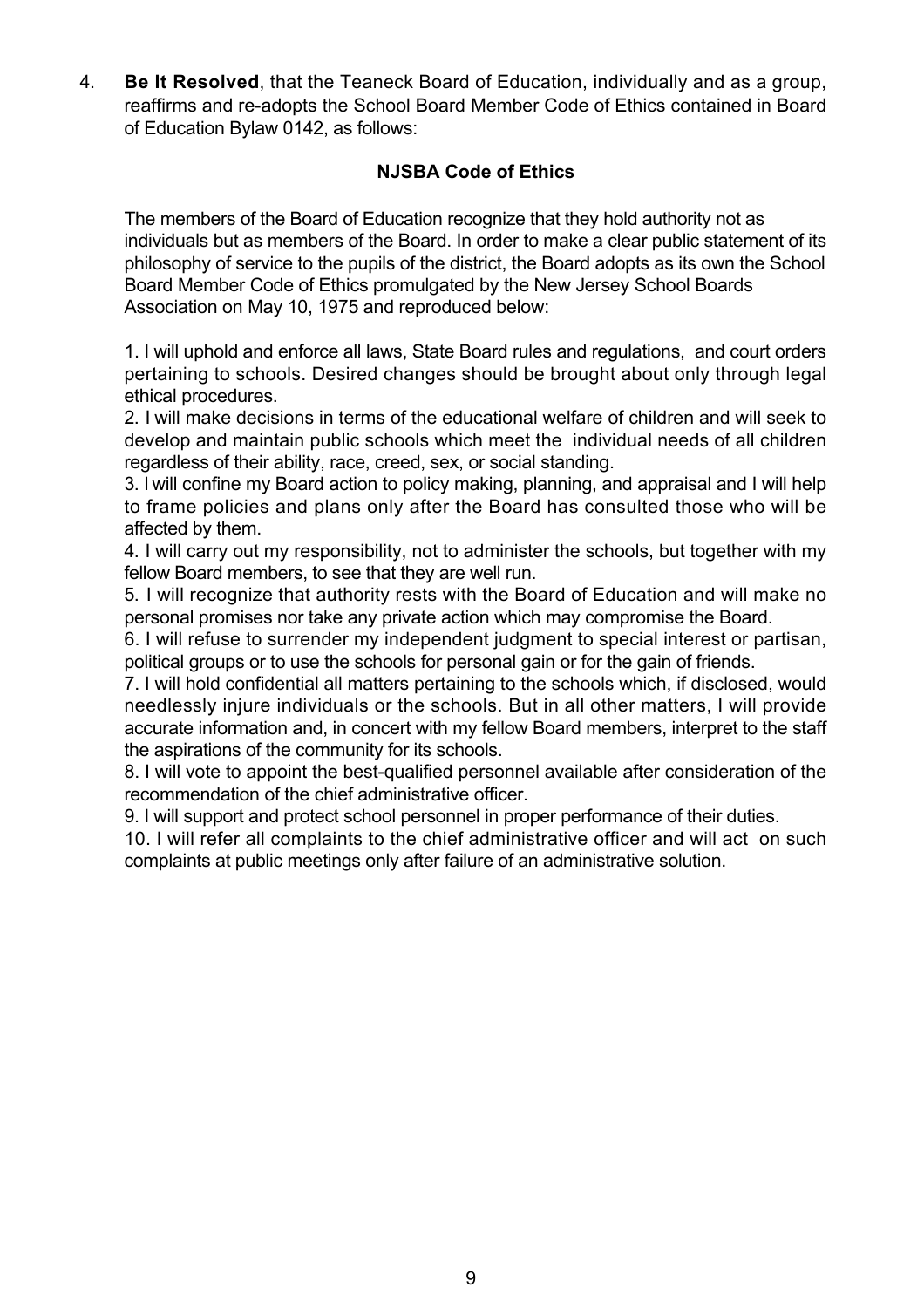5. **Be It Resolved,** that the Teaneck Board of Education appoint Melissa Simmons as Qualified Purchasing Agent of the Teaneck Board of Education, for the period January 1, 2022 to January 31, 2022, in accordance with N.J.S.Å.18Å:18A-2(b) and per 18A:18A7. Melissa Simmons, School Business Administrator/Board Secretary possesses a qualified purchasing agent (QPA) certificate;

**Be It Further Resolved**, that the Teaneck Board of Education, pursuant to N.J.S.A. 18A:18A-3 (a) and N.J.A.C. 5:34-5.4, establishes and sets the bid threshold amount of \$44,000 for the Board of Education, and further authorizes Melissa Simmons, SBA/BS to award contracts, in full accordance with N.J.S.A. 18A:18A-3 (a), for those purchases that do not exceed in the aggregate of the newly established bid threshold amount.(Emergency Purchases), and prepare and issue all purchase orders in accordance with N.J.S.A.18A:18A et. seq. and applicable Board policies and regulations. The Board authorizes the Business Administrator/Board Secretary to take all reasonable actions necessary, including, but not limited to legal advertisements and execution of contracts deemed necessary to implement the purchasing statute, N.J.S.A.18A:18A et. seq.

- 6. **Be It Resolved,** that the Board authorize the Business Administrator and or the Interim Business Administrator to audit all claims and demands to be paid, provide for approval, and make payment of audited claims and demands prior to the Board meeting. Any such approvals shall be presented to the Board at the next meeting for ratification, pursuant to N.J.S.A. 18A:19-4 and 18A:19-4.1.
- 7. **Be It Resolved,** that the Teaneck Board of Education appoints Ms. Melissa Simmons as the Business Administrator/Board Secretary for the period January 1, 2022 to January 31, 2022 and appoint Mr. Steven Lewis as the Asst. Business Administrator/Asst. Board Secretary for the period of January 1, 2022 to next Reorganization meeting.
- 8. **Be It Resolved,** that the Teaneck Board of Education appoints Dr. Kim Buxenbaum, Title IX Coordinator, for the Teaneck Public School District, for the period January 1, 2022 to the next Reorganization Meeting.
- 9. **Be It Resolved,** that the Teaneck Board of Education appoints Dr. Kim Buxenbaum, Affirmative Action Officer, for the Teaneck Public School District, for the period January 1, 2022 to the next Reorganization Meeting.
- 10. **Be It Resolved,** that the Teaneck Board of Education appoints Dr. Kim Buxenbaum, ADA/ 504 Coordinator, for the Teaneck Public School District, for the period January 1, 2022 to the next Reorganization Meeting.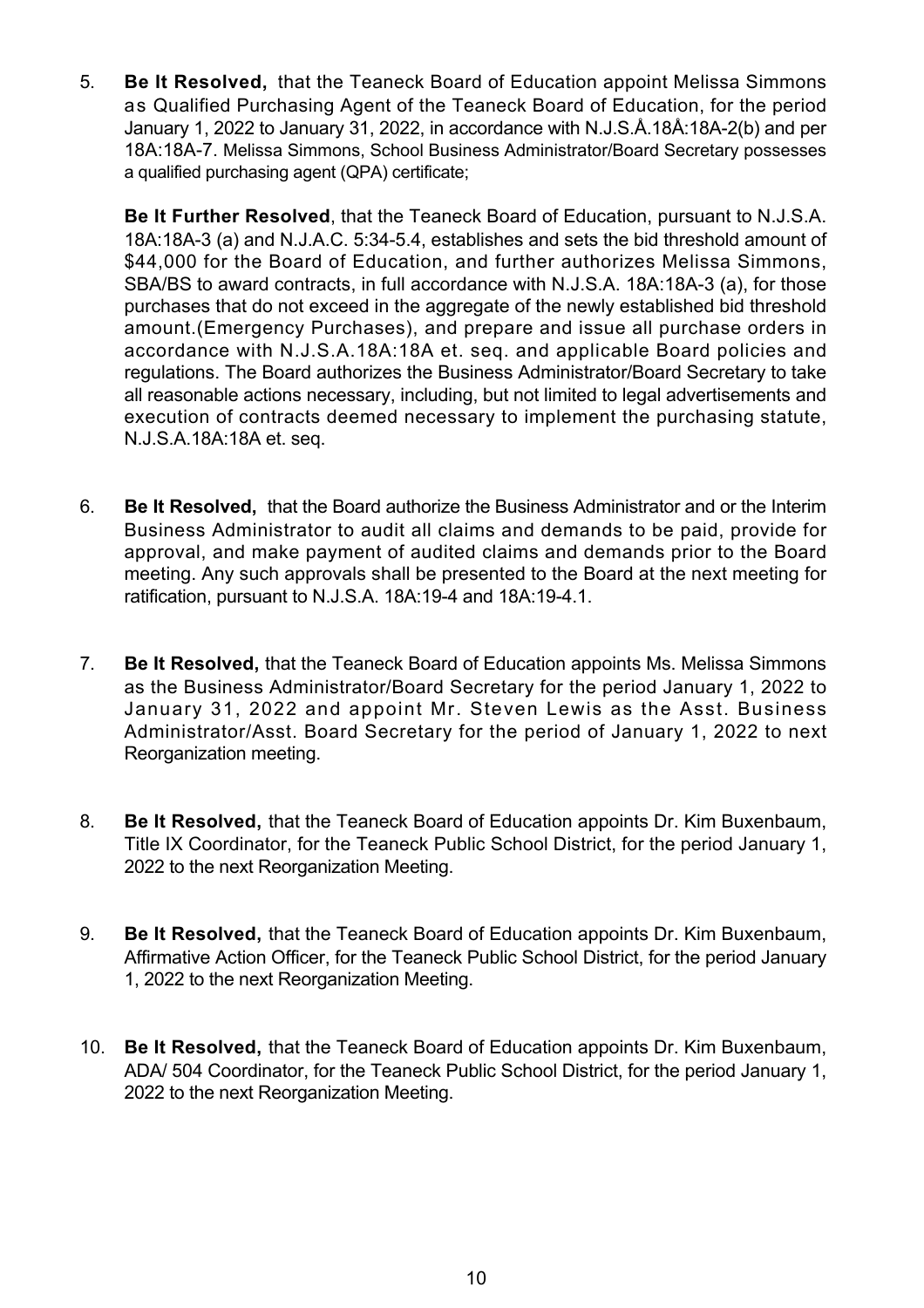- 11. **Be It Resolved,** that the Teaneck Board of Education appoints Mr. Danny Gareri, Coordinator of McKinney-Vento Education of Homeless and Youth Program, for the Teaneck Public School District, for the period January 1, 2022 to the next Reorganization Meeting.
- 12. **Be It Resolved,** that the Teaneck Board of Education appoints Mr. Anthony D'Angelo, Integrated Pest Management Officer, Asbestos Hazardous Emergency Response Act (AHERA) Officer, Indoor Air Quality Coordinator, Right to Know Officer, Chemical Hygiene Officer and Blood Borne Pathogens Coordinator, for the period January 1, 2022 to the next Reorganization Meeting.
- 13. **Be It Resolved,** that the Teaneck Board of Education designates, The Record, as the Official Newspaper, for the Teaneck Public School District, for the 2022 calendar year.
- 14. **Whereas**, the finance committee recommended that the district put out an RFP for Legal services. On Wednesday, December 1, 2021, the posting for proposals for legal services for the 2022 calendar year was advertised in the Record newspaper. Specifications were sent to multiple legal firms.

On Wednesday, December 15, 2021 proposals from 7 firms were received (7 General counsel, 5 Special Education, 5 Negotiations/Labor).

The Finance committee along with the Board Vice President reviewed the proposals, held interviews and deliberated the results. Based on the review of the proposals, the criteria, and the interviews the finance committee is making the below recommendation to the full Board of trustees for each category of legal services at the accompanying rate for the 2022 calendar year:

#### **General Counsel**

Weiner Law Group, LLC - \$165 per hour

#### **Special Education**

Busch Law Group, LLC - \$150 per hour

#### **Negotiations/Labor**

DiFrancesco Bateman (Phil Stern) - \$160 per hour

**Therefore, Be It Resolved**, that the Board approve the above legal firms for the General Counsel, Special Education and Negotiations/Labor counsel with the rates as listed for the district for the 2022 school year.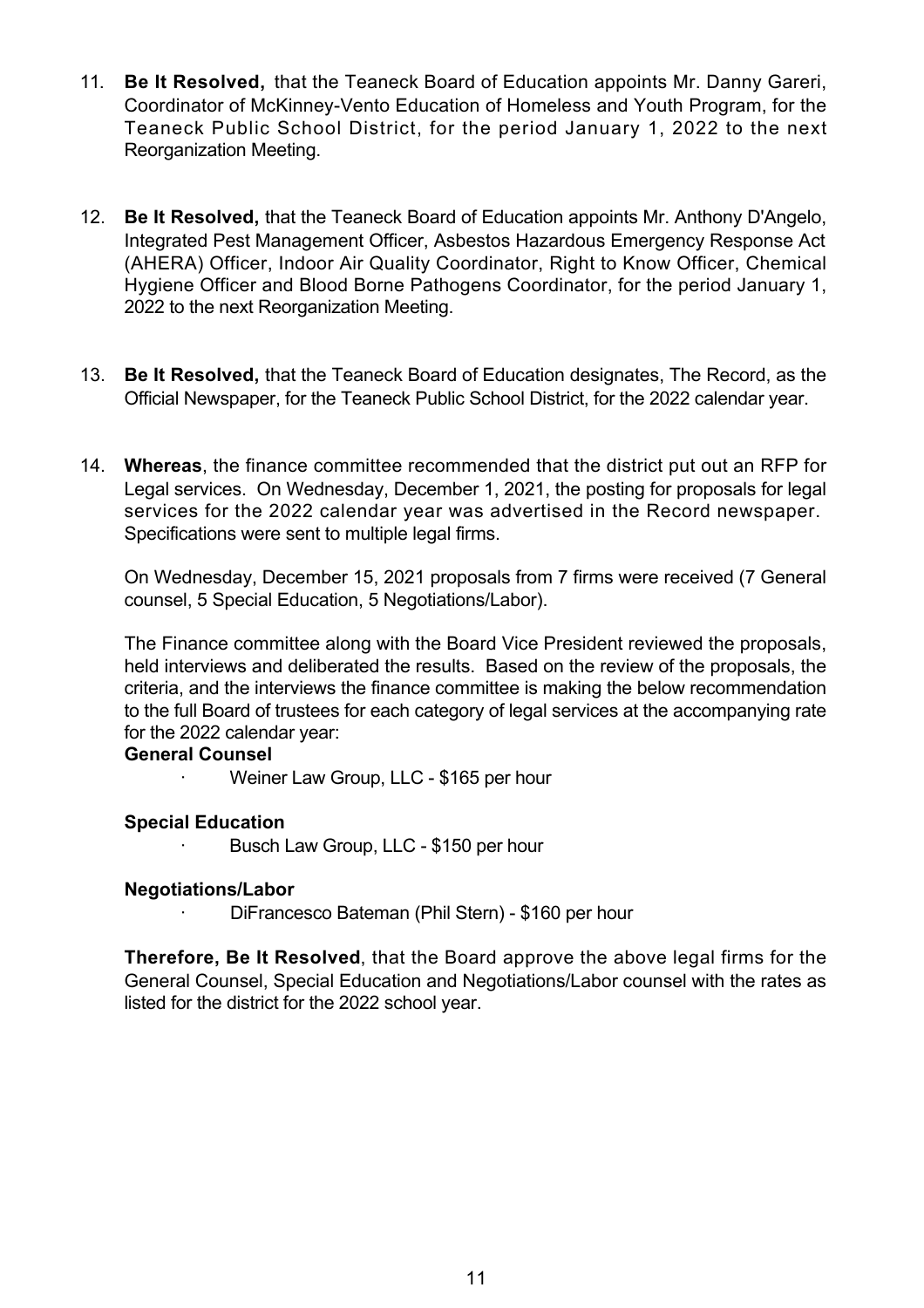15. **Whereas**, the Teaneck Board of Education acknowledges the need to complete and close current legal cases for any individual law firm that was not chosen in the RFP process that was held December 15, 2021 for the year 2022.

**Whereas**, the Teaneck Board of Education recognizes that all current open legal matters prior to the 2022 Calendar year will be continued until the close of the case by the current legal firm. This is to maintain continuity of services provided for the district on all legal matters. The current legal matters are being handled by the law firms listed below:

## **General Counsel:**

Inglesino, Webster, Wyciskala, Taylor, LLC - \$160 per hour

# **Special Education Counsel:**

- Scarinci Hollenbeck, LLC \$150 per hour
- Machado Law Group \$150 per hour

**Be It Resolved**, that the Board approve the continuation of the services from the above firms to complete and close the current cases on file.

16. **Be It Resolved,** that the Teaneck Board of Education appoints the following Engineer of Records at the rates listed below for all projects for which they are currently engaged; and that the Superintendent, Business Administrator/Board Secretary, Interim BA/BS and Director of Facilities, be authorized to engage this firm for Engineering services for the 2022 calendar year.

## **Engineering of Record**

RVE (Remington & Vernick Engineers) \$180 per hour

- 17. **Be It Resolved,** that the Teaneck Board of Education appoints DiCara/Rubino, Architect of Record at \$170 per hour and Parette Somjen Architects, LLC at \$170 per hour for all projects for which they are currently engaged; and that the Superintendent, Business Administrator/Board Secretary, Interim BA/BS and Director of Facilities, be authorized to engage this firm for Architectural services for the 2022 calendar year.
- 18. **Be It Resolved**, that the Teaneck Board of Education appoints Wielkotz & Company, Certified Public Accountants, as the Public School Auditors for the period January 1, 2022 to the next Reorganization Meeting not to exceed 110% of \$48,000.
- 19. **Be It Resolved**, that the Teaneck Board of Education appoints Phoenix Advisors, LLC, 625 Farnesworth Avenue, Bordentown, NH 08625, as Municipal Advisor of record, and for Continuing Disclosure Agent services for the 2022 school year, at a fee of \$1,100 for all-inclusive disclosure services (for up to three outstanding issues) plus \$200 for an issue on which Phoenix Advisors acts as Municipal Advisor or **\$450** if Phoenix Advisors is not engaged as Municipal Advisors on the issue and Event Notice fee of \$250 per event only if applicable. This contract is renewable every year for the District's Independent Registered Municipal Advisor (IRMA). and as the District's Continuing Disclosure Agent.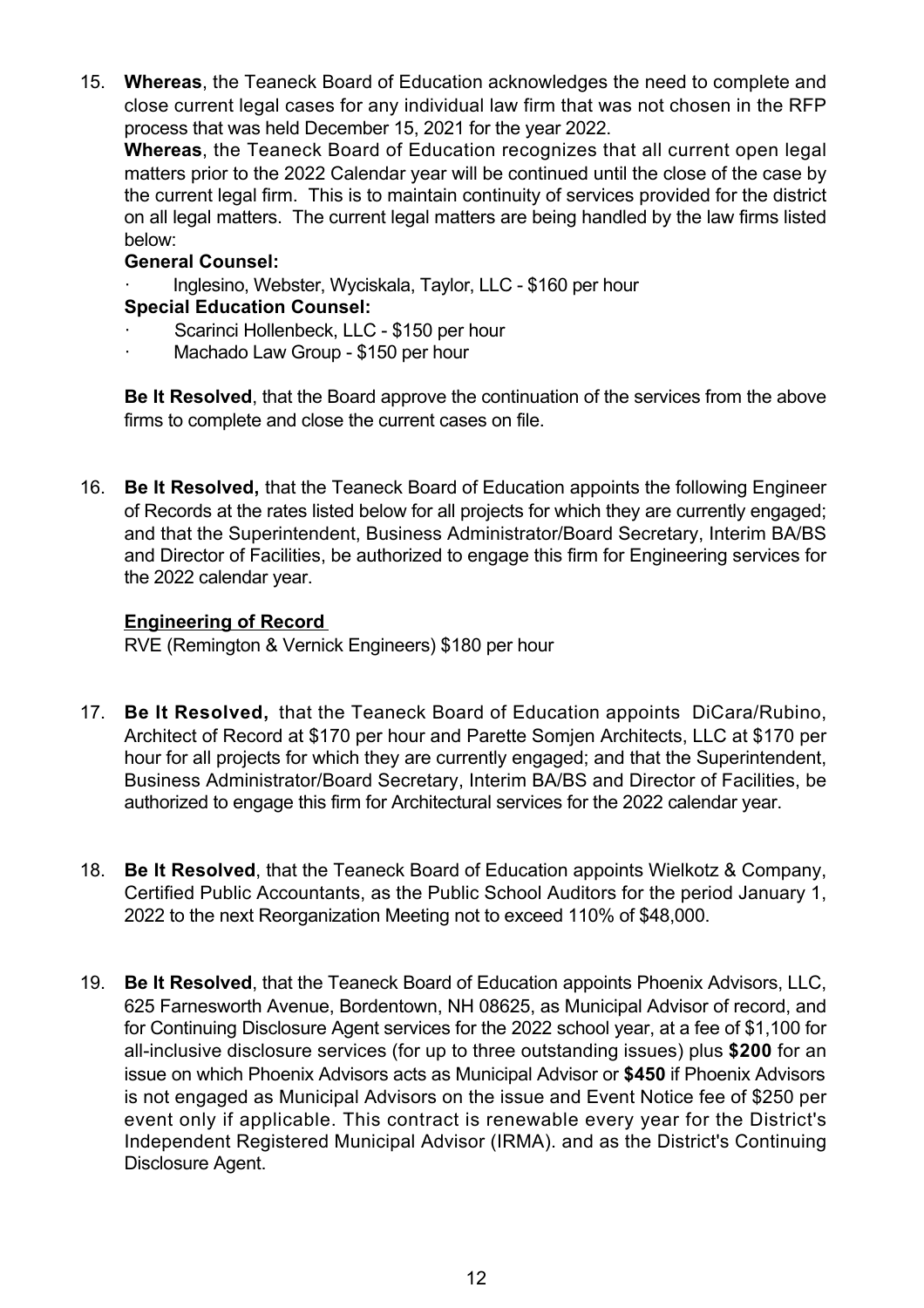- 20. **Be It Resolved,** that the Teaneck Board of Education appoints Dr. Barry Weissman and Dr. Joseph Fruchter, of All Bergen Pediatrics, as Medical Inspectors, pursuant to N.J.S.A. 18, 4:40-1, for the period January 1, 2022 to the next Reorganization Meeting. annual fee of \$41,750.00 each with a total not to exceed \$83,500.
- 21. **Be It Resolved,** that the Teaneck Board of Education appoints Mr. Michael Donow, Treasurer of School Moneys, pursuant to N.J. S.A. 18A: 17-31, for the period of January 1, 2022 to the end of school year June 30, 2022 at annual salary of \$13,000.
- 22. **Be It Resolved,** that the Teaneck Board of Education appoints Ms. Adrienne Williams, Substance Awareness Coordinator, for the period January 1, 2022 to the next Reorganization Meeting.
- 23. **Be It Resolved,** that the Teaneck Board of Education designates the following banks as depositories for Teaneck Board of Education funds; and **Be It Further Resolved,** that the Business Administrator/ Board Secretary and/or the Interim BA/BS is authorized to invest the Board's funds consistent with statutes and regulations:
	- **1.** TD Bank
	- **2.** NJ Cash Management Fund
	- **3.** Teaneck Federal Credit Union
	- **4.** Capital One
- 24. **Be It Resolved**, that OMNI provides administration services for 403B, 457 and Roth IRA plans as specified in the schedule Plan and that the parties agree for OMNI to act as third-party administrator for the Plan in accordance with the contract provisions.
- 25. **Be It Resolved,** that the Teaneck Board of Education authorizes the following individuals to sign for and on behalf of the Board of Education, any and all checks, drafts, or other orders with respect to any funds at any time to the credit of this Board with the depositories and/or against any accounts of this Board maintained at any time with the depositories, inclusive of any such checks, drafts or other orders drawn to cash or bearer or in favor of any of the below designated officers and/or other persons, firms or corporations, and that said depositories be and hereby are authorized without further inquiry to:

A. Pay the same to the debit of any accounts of this Board then maintained with them; B. Receive, as the act of this Board, reconcilements of accounts when signed by any one or more of the below designated officers and/or individuals; and

C. Receive for deposit to the credit of this Board and/or for collection for the account of this Board, any and all checks, drafts, notes or other instruments for the payment of money, whether or not endorsed by the Board, which may be received for it such deposit and/or collection, it being understood that each item shall be deemed to have been unqualifiedly endorsed by this Board; and

**Be It Further Resolved,** that the Business Administrator/Board Secretary is hereby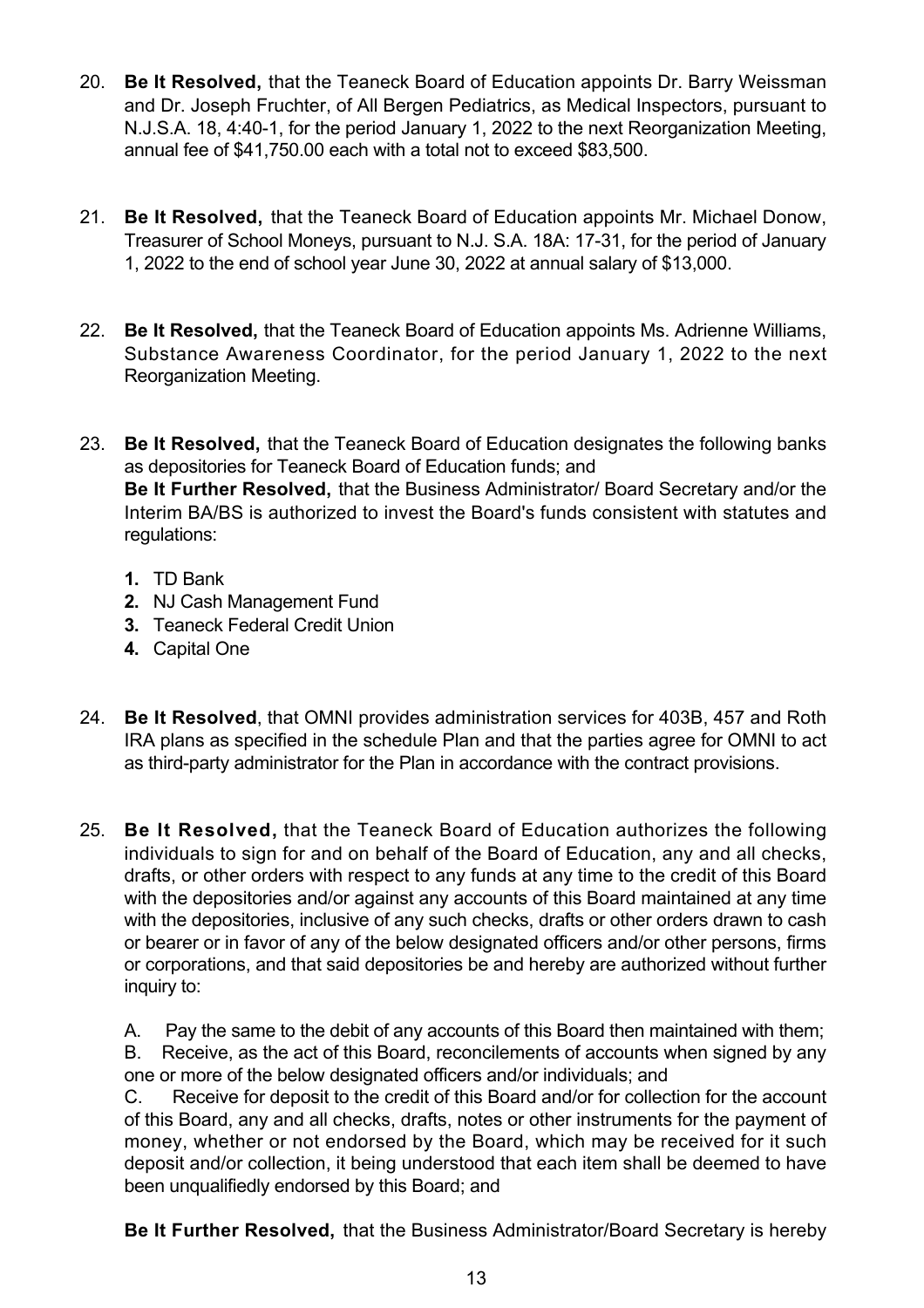authorized to execute the required forms to maintain said accounts:

| <b>TD BANK</b>                | <b>REQUIRED SIGNATORIES</b>                   |
|-------------------------------|-----------------------------------------------|
| <b>Warrant Account</b>        | <b>Board President and Treasurer</b>          |
|                               | <b>Business Administrator/Board Secretary</b> |
|                               | Or Assistant Board Secretary or               |
|                               | <b>Accounts Payable Secretary</b>             |
| Payroll Account               | Treasurer                                     |
|                               | Payroll Coordinator and/or Payroll            |
|                               | Assistant as Alternate Signatories            |
| <b>Food Services Account</b>  | <b>Board President and Treasurer</b>          |
|                               | <b>Business Administrator/Board Secretary</b> |
|                               | <b>Or Assistant Board Secretary</b>           |
| <b>Payroll Agency Account</b> | Treasurer                                     |
|                               | Payroll Coordinator and/or Payroll            |
|                               | Assistant as Alternate Signatories            |
| <b>Capital One</b>            | <b>Required Signatories</b>                   |
| <b>General Account</b>        | <b>Board President</b>                        |
|                               | <b>Business Administrator/Board Secretary</b> |
|                               | Or Assistant Board Secretary                  |

| <b>New Jersey Cash Management</b>   | <b>Required Signatories</b>                |
|-------------------------------------|--------------------------------------------|
| <b>General Account</b>              | <b>Business Administrator/Board</b>        |
|                                     | Secretary                                  |
|                                     | Or Assistant Board Secretary               |
| <b>Teaneck Federal Credit Union</b> | <b>Required Signatories</b>                |
| <b>Teaneck Board of Education</b>   | Supervisor of Fine & Performing            |
| <b>Music Fund</b>                   | Arts Or Assistant Board Secretary          |
| <b>Teaneck High School</b>          | <b>High School Principal and Treasurer</b> |
| <b>Student Activity Fund</b>        | Or Principal's Secretary                   |
| <b>Teaneck High School</b>          | <b>Athletic Director</b>                   |
| <b>Athletic Fund</b>                |                                            |
| <b>Ben Franklin Middle School</b>   | <b>BF Middle School Principal and</b>      |
| <b>Student Activity Fund</b>        | <b>Assistant Principal</b>                 |
| <b>Hawthorne School</b>             | Hawthorne Principal and                    |
| <b>Student Activity Fund</b>        | <b>Principal's Secretary</b>               |
| <b>Lowell School</b>                | <b>Lowell Principal and</b>                |
| <b>Student Activity Fund</b>        | <b>Principal's Secretary</b>               |
| <b>Bryant School</b>                | <b>Bryant Principal and</b>                |
| <b>Student Activity Fund</b>        | <b>Principal's Secretary</b>               |
| <b>Whittier School</b>              | <b>Whittier School Principal and</b>       |
| <b>Student Activity Fund</b>        | <b>Principal's Secretary</b>               |
| <b>Theodora Lacey School</b>        | <b>Theodora Lacey School Principal</b>     |
| <b>Student Activity Fund</b>        | and Principal's Secretary                  |
| Tolerance                           | <b>High School Principal and</b>           |
| <b>Scholarship Account</b>          | <b>Assistant Principal</b>                 |
| Agnes Halajian                      | Hawthorne School Principal and             |
| <b>Scholarship Account</b>          | <b>Principal's Secretary</b>               |
| African American Studies            | High School Principal or                   |
| <b>Scholarship Account</b>          | <b>Assistant Principal</b>                 |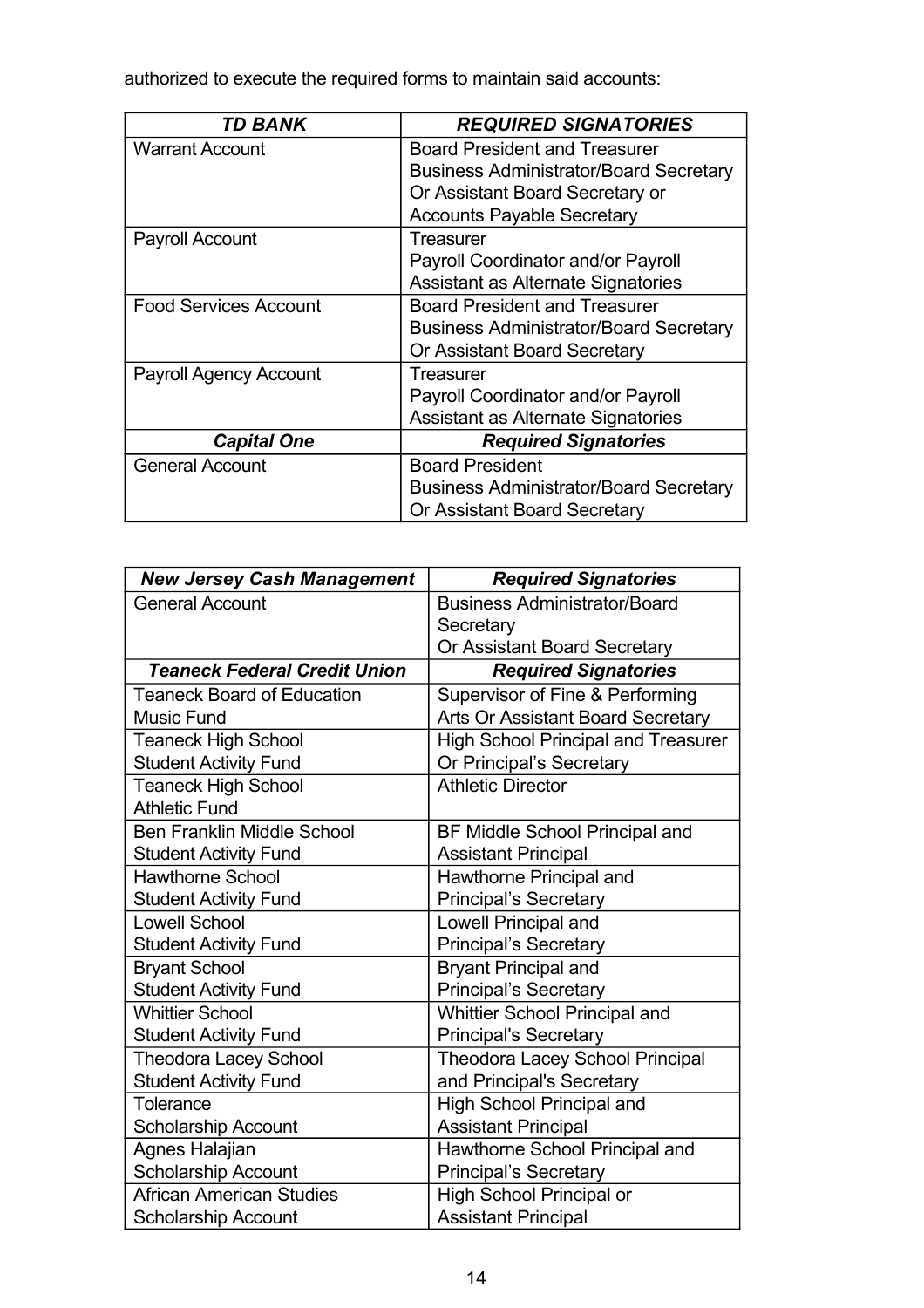| <b>Bergen County</b>                  | <b>High School Principal or</b>            |
|---------------------------------------|--------------------------------------------|
| <b>Director of Guidance Award</b>     | <b>Assistant Principal</b>                 |
| Donyale Morton                        | <b>High School Principal and</b>           |
| <b>Scholarship Account</b>            | <b>Assistant Principal</b>                 |
| <b>Edna Marx</b>                      | <b>High School Principal and</b>           |
| <b>Scholarship Account</b>            | <b>Assistant Principal</b>                 |
| <b>Floyd Schmid</b>                   | <b>High School Principal and</b>           |
| <b>Scholarship Account</b>            | <b>Assistant Principal</b>                 |
| <b>Marion Shelby</b>                  | <b>High School Principal and Assistant</b> |
| <b>Scholarship Account</b>            | <b>Principal or Principal's Secretary</b>  |
| <b>Muriel Rosemarin</b>               | <b>High School Principal and</b>           |
| <b>Scholarship Account</b>            | <b>Assistant Principal</b>                 |
| Paul Nonas                            | <b>High School Principal and</b>           |
| <b>Scholarship Account</b>            | <b>Assistant Principal</b>                 |
| Stephan J. Kingslow                   | <b>High School Principal and</b>           |
| <b>Scholarship Account</b>            | <b>Assistant Principal</b>                 |
| <b>Stuart Sharenow</b>                | <b>High School Principal and</b>           |
| <b>Scholarship Account</b>            | <b>Assistant Principal</b>                 |
| <b>Susan Gardner</b>                  | <b>High School Principal and Assistant</b> |
| <b>Scholarship Account</b>            | <b>Principal or Athletic Director</b>      |
| Wells Jenny                           | <b>High School Principal and</b>           |
| <b>Scholarship Account</b>            | <b>Assistant Principal</b>                 |
| Milton & Rose Gold                    | <b>High School Principal and</b>           |
| <b>Rosenbloom Prize</b>               | <b>Assistant Principal</b>                 |
| Director of Guidance                  | <b>High School Principal and</b>           |
| Account                               | <b>Assistant Superintendent</b>            |
| <b>Thomas Jefferson Middle School</b> | <b>Thomas Jefferson Middle School</b>      |
| Account                               | <b>Principal and Principal's Secretary</b> |
| <b>Teaneck Community Education</b>    | Director and Board Secretary or            |
| Center                                | <b>Assistant Board Secretary</b>           |
| Refund/Petty Cash Account             |                                            |
| <b>Petty Cash Account- Business</b>   | BA/Asst. BA/ Asst. Superintendent          |
| Office                                |                                            |
| <b>Teaneck High School</b>            | Asst. Superintendent/Program               |
| <b>MD Program Account</b>             | <b>Director/Transition Coordinator</b>     |
| <b>Teaneck High School</b>            | Asst. Superintendent/Program               |
| 18-21 Program Account                 | <b>Director/Transition Coordinator</b>     |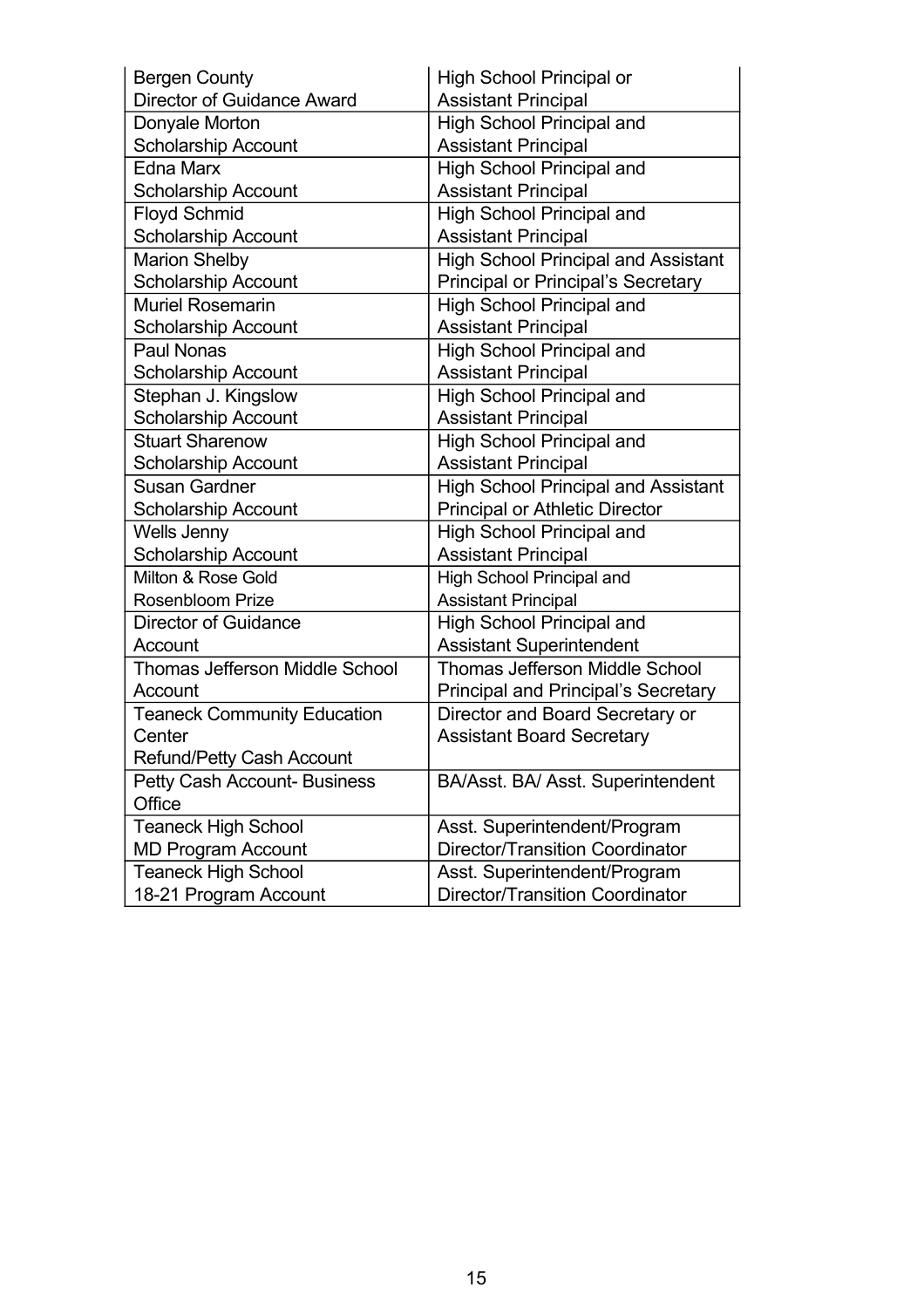26. **Be It Resolved,** that the Teaneck Board of Education approves that, when cash flow permits, the Business Administrator/Board Secretary, Interim Business Administrator/Board Secretary and/or the Assistant Board Secretary be authorized to Invest Board Funds in United States Government Bills, and such other investments as may be permitted by law; and

**Be It Further Resolved,** that Investment of Idle Funds in individual schools, department or activity accounts may be made by persons designated to sign for withdrawals from the account, provided these persons receive prior approval from the Business Administrator/Board Secretary, Interim Business Administrator/Board Secretary and/or the Assistant Board Secretary and that all investments are legally authorized for investment of Board funds, and that the Business Administrator/ Board Secretary, Interim Business Administrator/Board Secretary and/or the Assistant Board Secretary are hereby authorized to execute this Agreement on behalf of the Board.

- 27. **Be It Resolved,** that the Teaneck Board of Education, in accordance with N.J.Å.C. 6A:23A7.3, establishes the maximum travel expenditure for the 2022 calendar year of \$90,000 in General funds and \$50,000 in Federal and State Funds for all Staff and Board of Education Members.
- 28. **Be It Resolved,** that the Teaneck Board of Education appoint the Fairview Insurance Agency Associates Inc., as the Health Benefits broker and Burton Agency, Inc., as the property and Workers Comp broker for the period January 1, 2022 to the next Reorganization Meeting.
- 29. **Be It Resolved**, that the Teaneck Board of Education re-adopts existing Board of Education Bylaws, Policies and Regulations for the 2022 calendar year.
- 30. **Be It Resolved**, that the Teaneck Board of Education appoints Ms. Melissa Simmons as the Custodian of Records, for the period January 1, 2022 to January 31, 2022 and the Asst. Business Administrator/Asst. Board Secretary and or the Interim BA/BS for the period of January 1, 2022 until the next Reorganization meeting.
- 31. **Be It Resolved**, that the Teaneck Board of Education adopt Robert's Rules of Order as the official parliamentary procedure manual to be used to conduct meetings and appoint the Board Secretary, Interim Board secretary and Board Attorney to act as the parliamentarians, for the period January 1, 2022 to the next Reorganization Meeting.
- 32. **Be It Resolved,** that the Teaneck Board of Education appoints Business Administrator/Board Secretary, Interim BA/BS and Coordinator of District Safety and Truancy Services as the School Safety Specialists as appointed, for the Teaneck Public School District, for the period January 1, 2022 to the next Reorganization Meeting.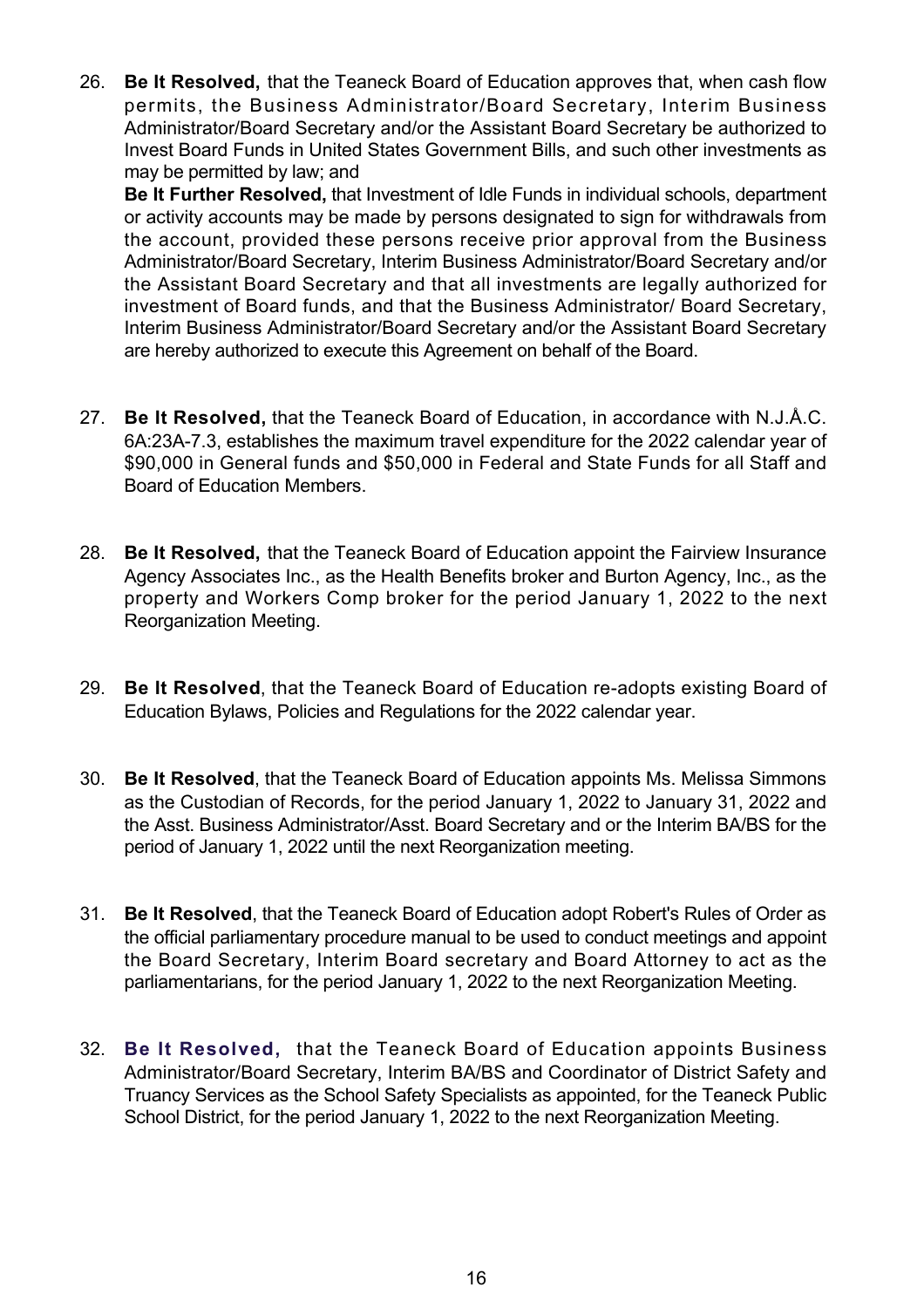33. **Be It Resolved**, that the Board authorize the Business Administrator/Board Secretary to enter into and sign the necessary agreements for the renewal of the following Health, Disability and Dental Benefit programs at the rates noted for the 2022-2023 school year:

Dental Insurance - Delta Dental Plan of New Jersey

Single Premium - \$41.72 Monthly Family Premium - \$132.84 Monthly

Represents a 0% increase from the 2018-2019 school year

Long Term Disability Insurance Standard Insurance Company

Long Term .51% of Salary Monthly (TTEA, TAAS, Non-Guide/Administrators)

Represents a 0% increase from the 2018-2019 school year

Long Term Disability is not provided for Teamsters

The State Health Benefits plan of New Jersey in accordance to employee negotiated contract.

34. **Whereas**, N.J.S.A. 52:14-17.31a and 40A:10-17.1 authorize local units providing employee health benefits through the State Employee Health Benefits Program (SEHBP) or non-SEHBP coverage, respectively, to make annual payments to employees in exchange for waiving health coverage provided by the local unit. **Be It Resolved** that the Board approve continued participation in the New Jersey School Employees Health Benefit Plan Waiver Program for the fiscal year 2022. The waiver amount is calculated as 25% of the cost of the plan less the employee contribution that would have been deducted or \$5,000 whichever is less.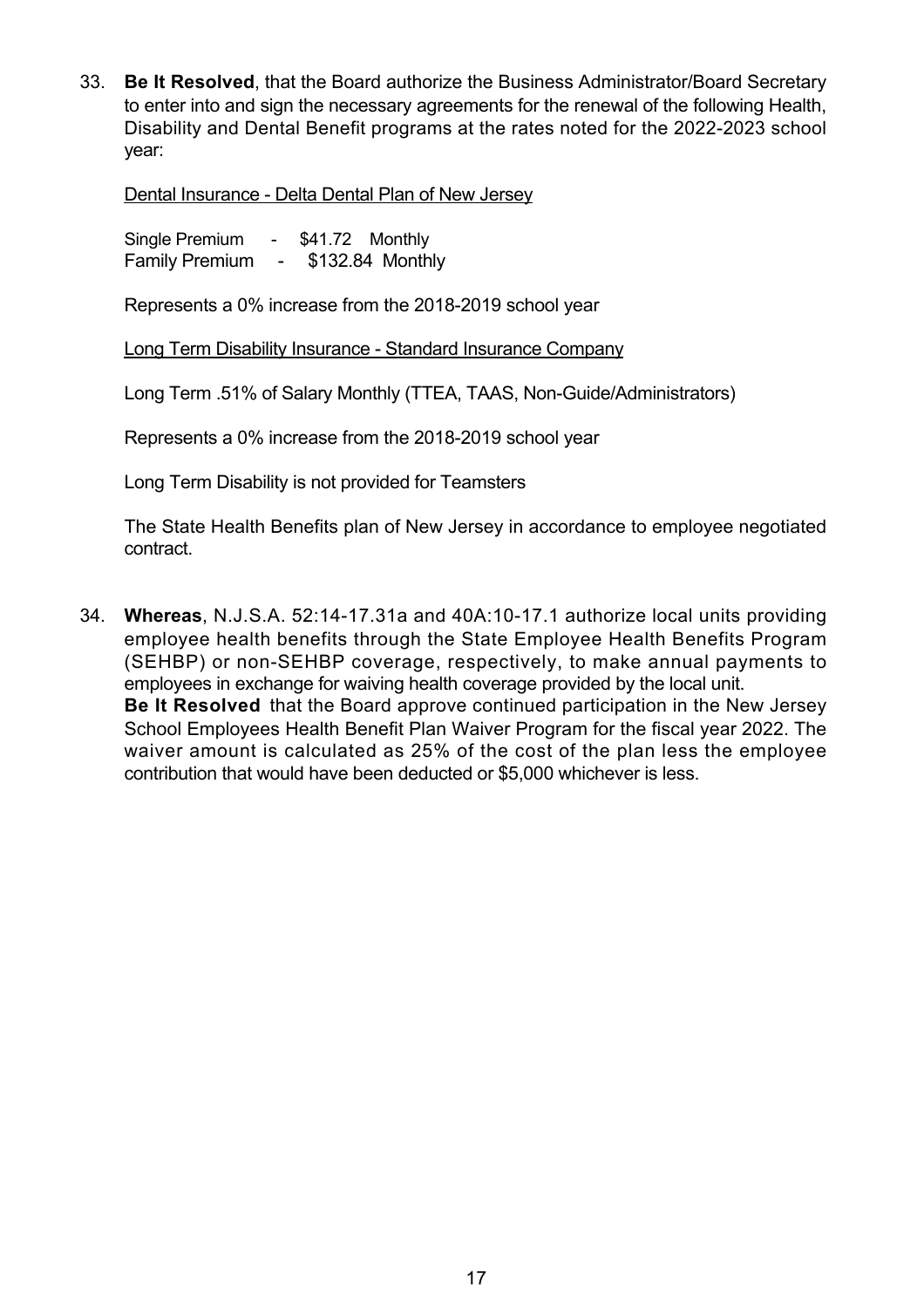| <b>Motion:</b>            | Second:    |           |                |               |
|---------------------------|------------|-----------|----------------|---------------|
| <b>Board Member</b>       | <b>Yes</b> | <b>No</b> | <b>Abstain</b> | <b>Absent</b> |
| Ms. Burns (Linda)         |            |           |                |               |
| Mr. Clark, Sr. (Harold)   |            |           |                |               |
| Mr. Cooper (Damen)        |            |           |                |               |
| Ms. Fisher (Victoria)     |            |           |                |               |
| Mrs. Gee (Danielle)       |            |           |                |               |
| Mr. Klein (Dennis)        |            |           |                |               |
| Mr. Rodriguez (Jonathan)  |            |           |                |               |
| Mr. Rodriguez (Sebastian) |            |           |                |               |
| Ms. Sanders (Denise)      |            |           |                |               |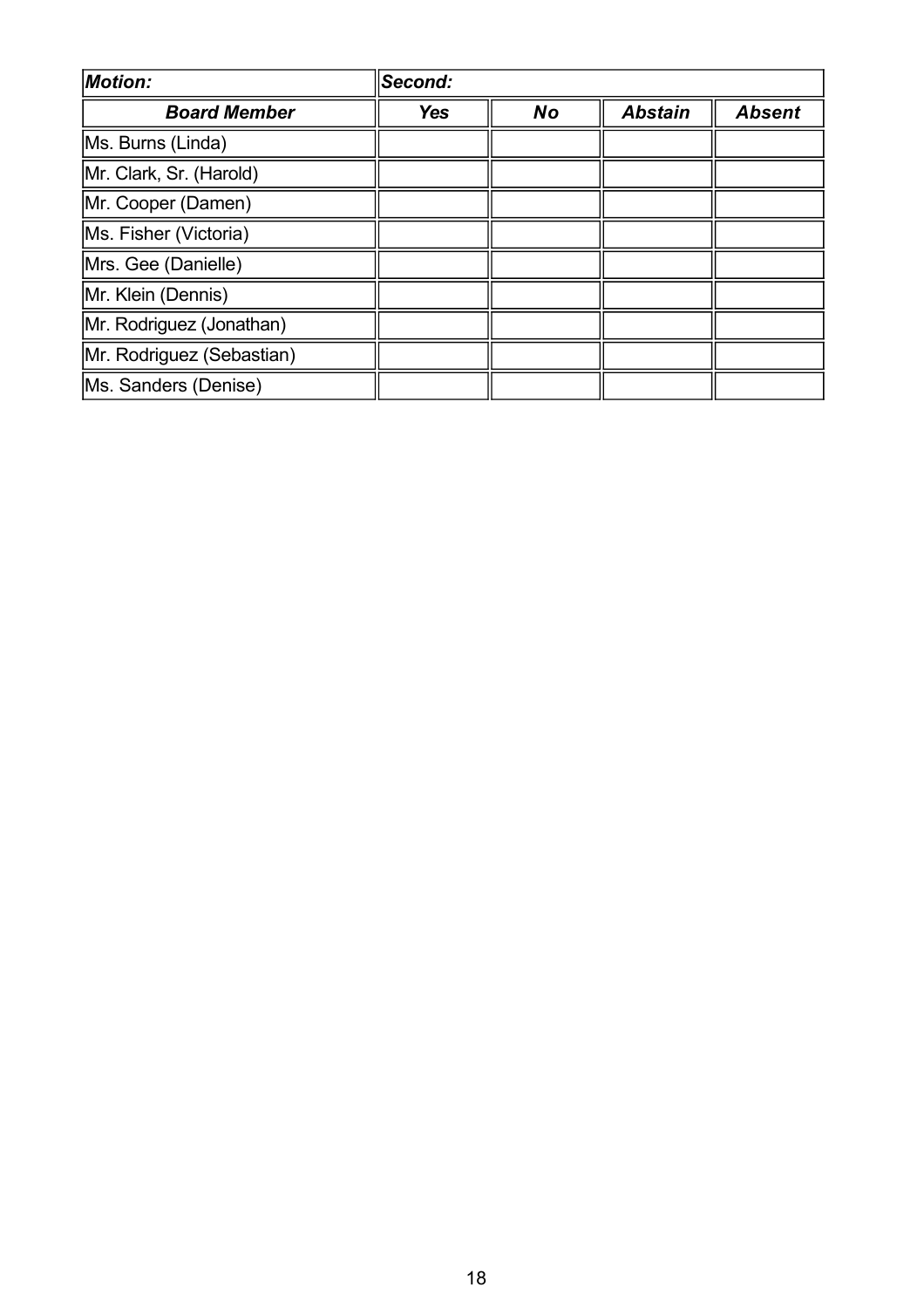#### **FINANCE AND BUDGET JANUARY 5, 2022**

Be It Resolved, that the Teaneck Board of Education, upon the recommendation of the Superintendent of Schools, approves the following **Finance and Budget** resolutions:

- 1. that the Board accept the 2021-2022 School Security Grant Award. The awarded Grant amount is \$195,484.00. This amount will cover both reimbursements for previous, approved expenditures, and future, approved expenditures.
	- EXPLANATION: Two types of school security upgrades are eligible for Grant funding: (1) those that directly support Alyssa's Law compliance; and (2) after certification of Alyssa's Law compliance, select security improvements identified in N.J.A.C 6A:26A-4.4(c). To be eligible for school security grant funding consideration, the district must first obtain certification of existing and/or proposed Alyssa's Law compliance from the New Jersey School Development Authority (NJSDA). The District received Final Approval of the Alyssa's Law Compliance Certification on 10/30/2020.

| <b>Motion:</b>            | Second:    |           |                |               |
|---------------------------|------------|-----------|----------------|---------------|
| <b>Board Member</b>       | <b>Yes</b> | <b>No</b> | <b>Abstain</b> | <b>Absent</b> |
| Ms. Burns (Linda)         |            |           |                |               |
| Mr. Clark, Sr. (Harold)   |            |           |                |               |
| Mr. Cooper (Damen)        |            |           |                |               |
| Ms. Fisher (Victoria)     |            |           |                |               |
| Mrs. Gee (Danielle)       |            |           |                |               |
| Mrs. Rappoport (Sarah)    |            |           |                |               |
| Mr. Reiner (Gerald)       |            |           |                |               |
| Mr. Rodriguez (Sebastian) |            |           |                |               |
| Ms. Sanders (Denise)      |            |           |                |               |

## *Finance and Budget 01 thru 01*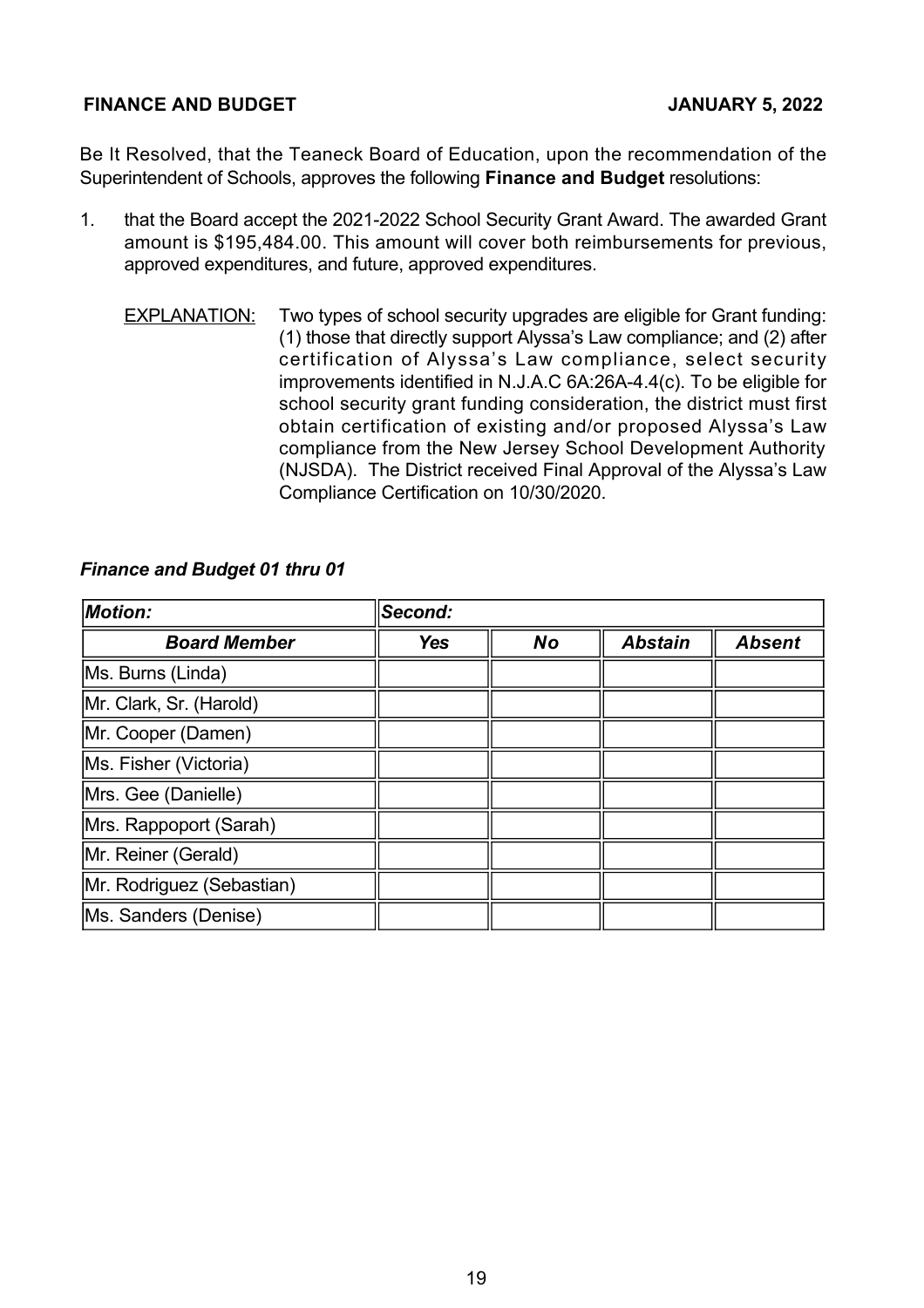Be It Resolved, that the Teaneck Board of Education, upon the recommendation of the Superintendent of Schools, approves the following **Personnel** resolutions:

1. that the Board approve the following long term substitute nurse at \$275 per-diem, assigned to a non-tenure track position, effective date as indicated, pending criminal history review:

a. Jessica Lompado, January 18, 2022 through April 29, 2022, with no benefits, assigned to Benjamin Franklin Middle School, replacing employee #5314.

**EXPLANATION:** Long term substitute nurses holding the appropriate New Jersey Department of Education certification are approved by the Board to non-tenure track positions for the continuity of service.

2. that the Board approve Kristy Agresta as a substitute nurse for the 2021-2022 school year, on an as needed basis, at \$275 per diem, pending criminal history review.

EXPLANATION: The Board approves the appointment of substitute nurses.

3. that the Board approve the following substitute safety officers for the 2021-2022 school year, on an as needed basis:

**Name Hourly Rate** a. Christopher Michelsen \$22.50 b. Michael Ramirez \$22.50

**EXPLANATION:** The Board approves substitute safety officers in the event of an absence by a safety officer.

4. that the Board approve payment to the following employees who separated from the district for unused vacation/sick days, not to exceed the information listed below:

a. Melissa Simmons, School Business Administrator/Board Secretary, 45.5 personal illness totaling \$15,000 (max per contract with the Board), and 24.5 vacation days at \$703.85 (20-21 daily rate) totaling \$17,244.32 and 14.58 vacation days at \$713.08 (21-22 daily rate) per day totaling \$10,396.70 **total payment of \$42,641.02**.

EXPLANATION: The Board approves contractual payouts for employees separating from the district.